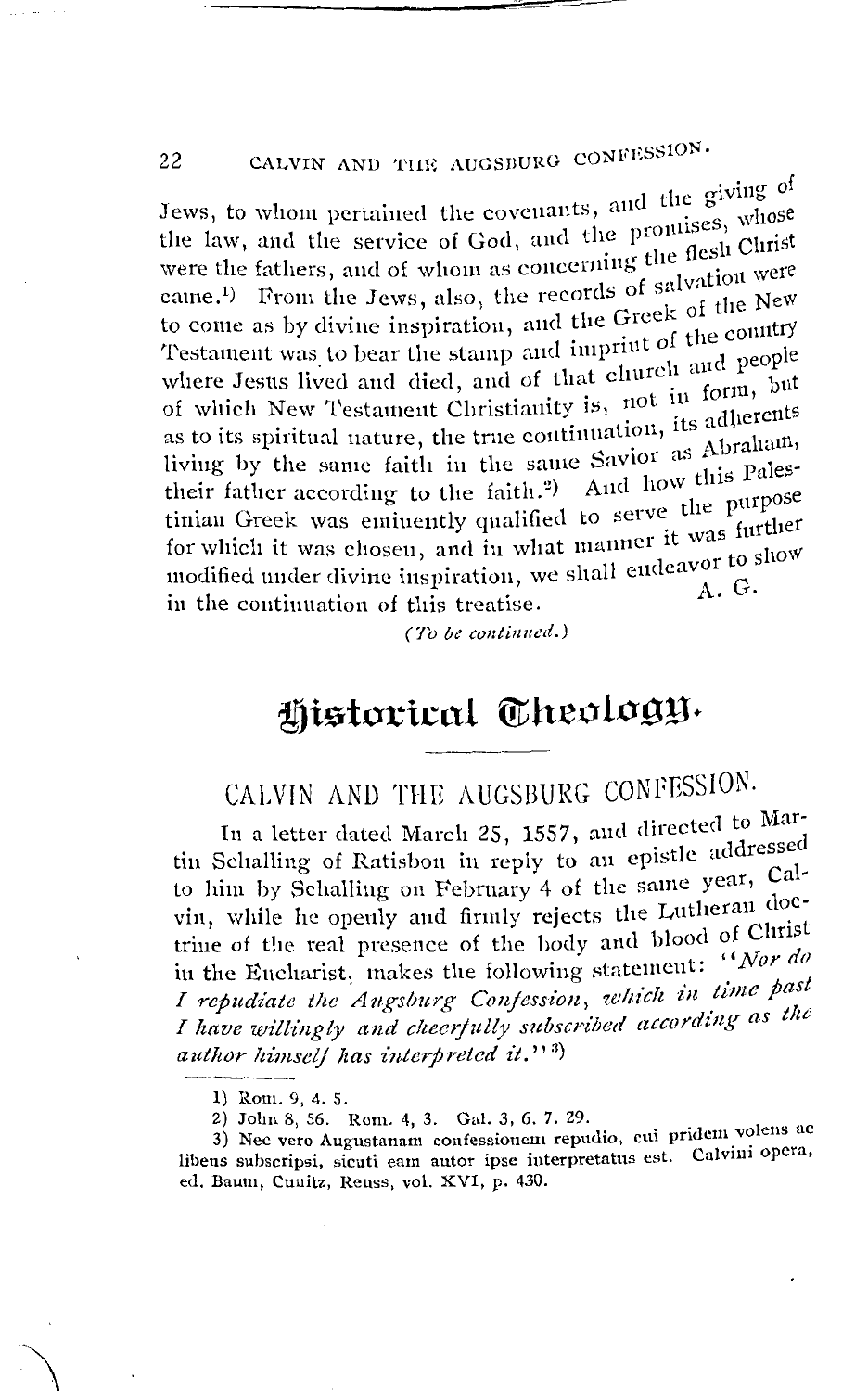From these words it has been inferred that the Augsburg Confession which Calvin subcribed dnring his stay at Strassburg hacl been the *Variata,* in which the article on the Lord's Supper had been changed by Melanchthon in a manner to permit its being variously understood or inter- $\text{preted.}^{1)}$ 

That this erroneous assumption has obtained very widespread acceptauce among the historians of to-day, until it has crept into our handbooks of ecclesiastical history and theological encyclopedias and is traditionally copied and re-copied and carried forward from one edition to another, is the more remarkable, as the comparison of a few dates must incontrovertibly show its incorrectness.

Calvin, having, after his banishment from Geneva in April 1538, spent several months at Basle, arrived at Strassburg early in September and preached his first sermon to the French refugees in that city on Sunday, the 8th of the month. The organization of a congregation of these people was effected under the auspices and with the sanction of the <sup>111</sup>agistrates; the clmrch of St. Nicholas was thrown open to the foreigners, and a small salary was set aside for their preacher. On May 1, 1539, the School-Board, as appears 011 their minutes, discussed the feasibility of employing Calvin, "who is said to be a learned and pious fellow and to read theology at times,'' as a lecturer in the Academy, and voted him a contiuuation of his allowance of 52 florins for his services as au assistaut preacher. On the 12th of the same month he had also been employed under a salary to lecture in theology, and opened his pnblic exposition of St. Paul to the Corinthians. Calvin was settling down in ---~----

<sup>1)</sup> Art. X in the original text of the Augsburg Confession reads: "De coena Domini docent, quod corpus et sanguis Domini vere adsint et distribuantur vescentibus in coena Domini, et improbant secus docentes." In the *Variata* the article is: "De coena Domini docent, quod cum pane et vino vere exhibeantur corpus et sanguis Christi vescentibus in coena Domini.''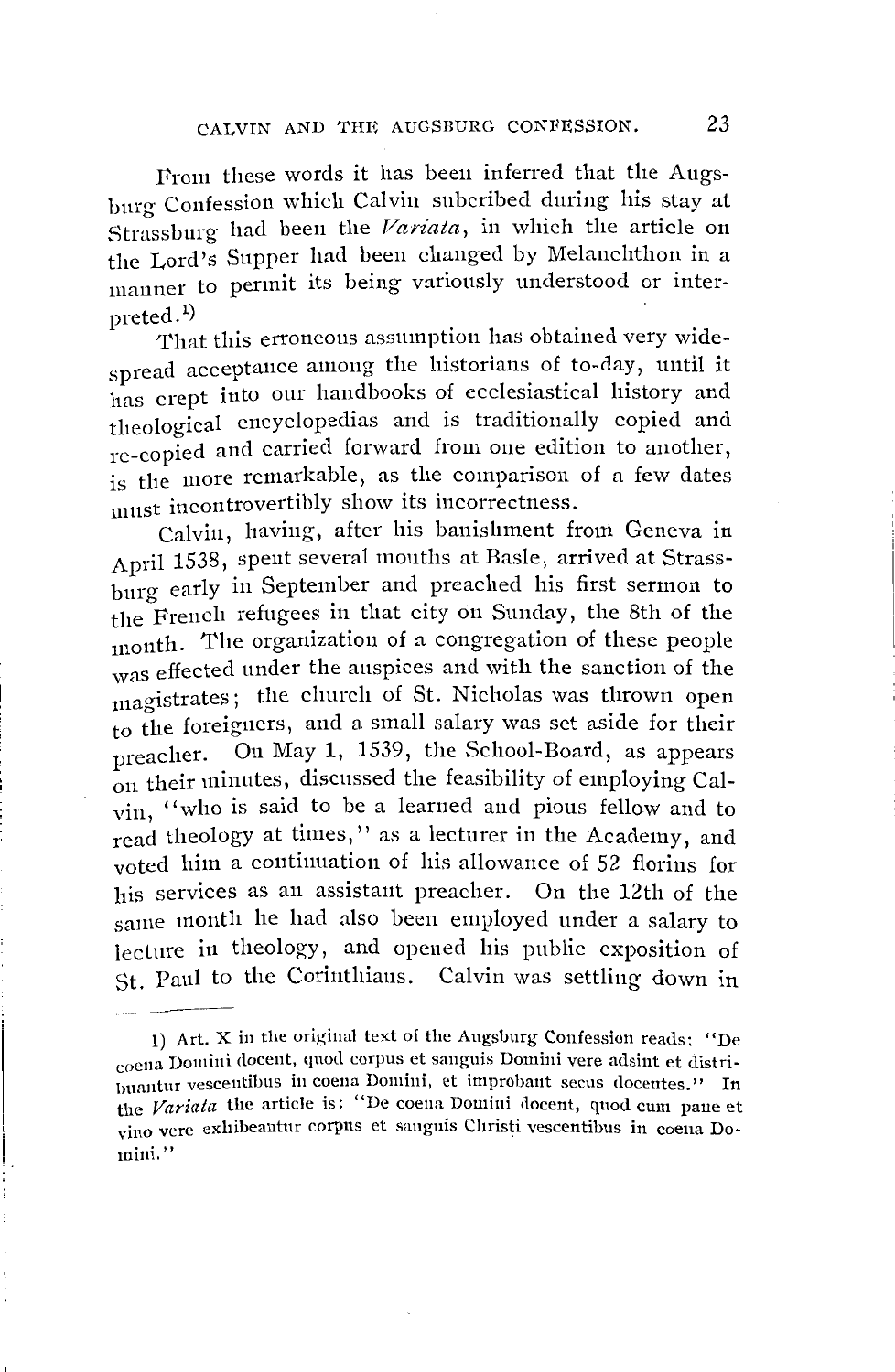Strassburg. A week after his appointment to the lecturership he was contemplating marriage, and in July he purchased the citizenship. lt was customary for men of letters to enter their names in the rolls of some one of the regular trades, and Calvin entered his with the tailors, who had their tavern at the junction of the Muenstergasse and the Horsemarket, where in later times the Scheidecker mansion stood, which was destroyed during the siege of 1870.<sup>1)</sup>

Tlms Calvin had in 1539 become a citizen of Strassburg, then a Lutheran city and commonwealth, all of whose ministers and public teachers were held to subscribe the Augsburg Confession of 1530, and it was when he entered upon the performance of his official duties as a minister and public teacher that Calvin "willingly and cheerfully" signed the Augsburg Confession. It was the confession of 1530 which he tlms embraced in 1539. When in October of tliat year Peter Caroli came to Strassburg to make his peace with the Lutherans, Calvin with Capito, Bucer, Hedio, Zell, Bedrotus, and Sturm, placed his signature under the protocol of the conference held with Caroli, and in this document he and the rest of the signers declare: "First, then, he (Caroli) acknowledges as orthodox the confession of *our* princes submitted to the Emperor at Augsburg;"<sup>2</sup>) and again: "This our confession, submitted to the Emperor at the Diet of Augsburg, testifies."<sup>3</sup>) Here Calvin expressly and over bis own signature acknowledges the Confession of 1530 as *his* Confession. And this Con-

2) Primum confessionem principum nostrorum Caesari Augustac oblatam agnoscit orthodoxam. Calv. opp. X b, 375.

<sup>1)</sup> The records say: "Iohannes Caluinus hatt das Burgrecht kaufft vnnd dient zuu schneidern. Dt. Zinstag den 29. Iulij Anno etc. 39. Heinrich von Dachstein Rentmeister. Io. Beyer prothonot." And: "Uff den 30. tag Iulij Anno 39 ist Johannes Caluinus vff vnnser Herren der statt Straszburg stall erschinnen vnml sich angehen lut der ordmmg vnnd will dienen mit deu schnydern. ''

<sup>3)</sup> Testis est nostra confessio Caesari in Comitiis Augustanis exhibita. lbicl. p. 392.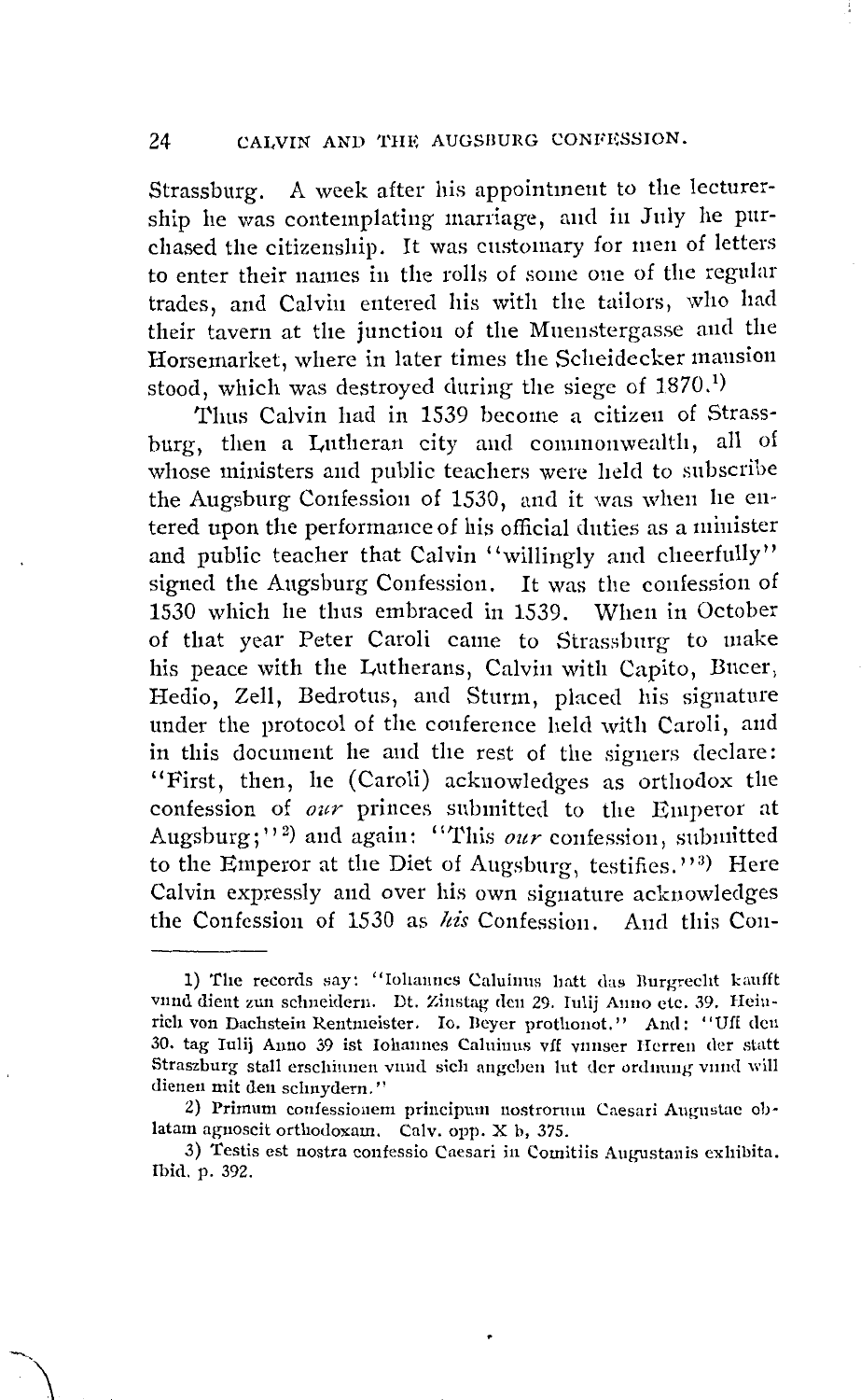fession was not the *Variata,* simply because in 1539, when Calvin ''willingly and cheerfully'' subscribed the Augsburg Confession and affixed his signature to the 12 articles agreed upon in the conference with Caroli, the *Variata* was not yet in existence. The *Variata* first appeared in 1540, and it was, therefore, simply impossible for Calvin or any other man to sign it or refer to it in 1539.

While it is thus evident that Calvin at Strassburg acknowledged as his own confession the Augustana, not of 1540, but of 1530, we must not on that account consider his statement to Schalling as entirely without foundation in the facts of the case. His words *may,* but *must* not, be understood to say tliat he had sigued the *Variata,* and since the statement, if it were intended to say that he had subscribed the altered, and not the unaltered, Confession, would stand as a downright falsehood, charity demands that we should put a different construction upon the passage and take the author to say that he subscribed the Confession. understanding it in the sense in which Melanchthon himself then understood and *afterwards* interpreted it. It can not be said that this construction clears Calvin entirely of the charge of duplicity. The words of the Confession of 1530 are clear, and the tenth Article admits of but one understanding. The corresponding Article in the *Variata*  is not an interpretation, but an alteration of the original, if interpretation is finding out or exhibiting ''the true sense of any form of words."<sup>1</sup>) To mention but one point, simply suppressing the words, "et improbant secus docentes," from the X Article is certainly in no sense an interpretation and in every sense an alteration. And the context of the statement in the letter to Schalling shows that it is precisely the X Article which was in Calvin's mind when he made the statement. And Calvin had been and was then among the "*secus docentes*." In the first edition of his

<sup>1)</sup> Lieber, Legal and Political Hermeneutics, 3d ed. p. 13.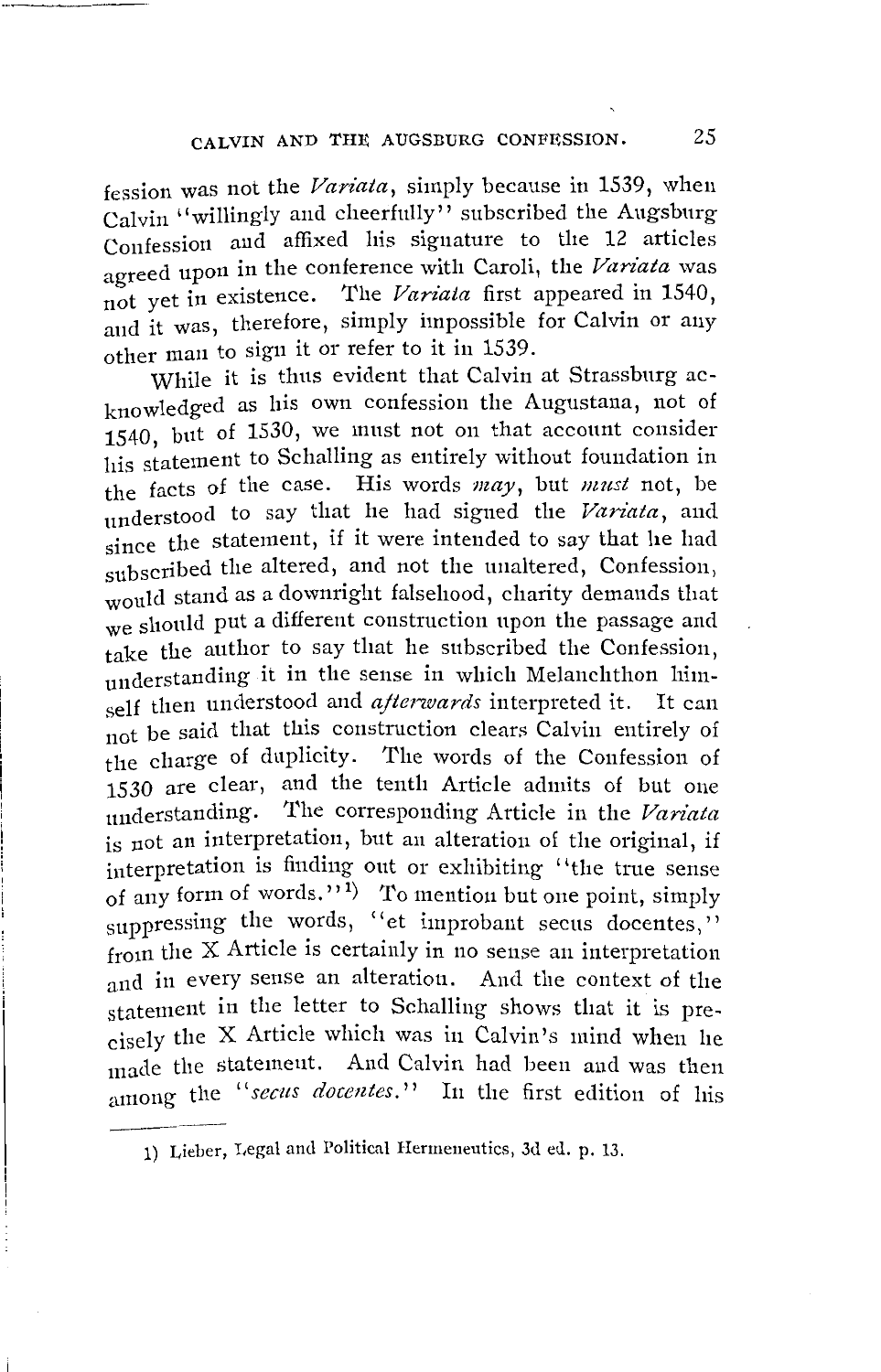Institutio, in 1536, he had said: "We thereby say that not the very substance of the body, or the true and natural body of Christ is given there, but all the blessings which Christ bestowed upon us in his body."<sup>1</sup>) And when the author of the *Institutio* remembered how extensively and emphatically he had in the first edition of his work argued from the absence of Christ's body against the real presence of that body in the eucharist, he must have known that the substitution of verc exhibeantur for verc adsint et distribuantur in the Augustana was not an interpretation, but an alter-But Calvin had at the time when he acknowledged ation. the Confession of 1530 as his own confession been sufficiently acquainted with Melanchthon's changed attitude toward the Lutheran doctrine of the Lord's supper to know that the Augustana of 1530 no longer expressed what Melanchthon held concerning the eucharist. And still Melanchthon was considered a Lutheran, and his evil example might serve as an object-lesson to Calvin and encourage him to pose as a Lutheran side by side with such Lutherans as Bucer and Capito, whom to this day reformed historians class among the "Fathers of the Reformed Church." And this all the more, since Calvin had after 1536 changed his language, if not his sense. In 1537, when the transactions of the Wittenberg conference of 1536 had been reported to the Swiss, a number of theologians, assembled at Berne, adopted a declaration, the closing words of which were: "This is none the less true since our Lord, having been raised up to heaven, has withdrawn from us the local presence of his body, which is by no means here required. For although we are, during our pilgrimage through this mortal life, not included or contained in the same place with him, the efficacy of his spirit is not hemmed in by any limits, so that he might not gather in one what is separated by space.

<sup>1)</sup> Quo scilicet significamus, non substantiam ipsam corporis, seu verum et naturale Christi corpus illic dari: sed omnia, quae in suo corpore nobis beneficia Christus praestitit. Opp. I, 123.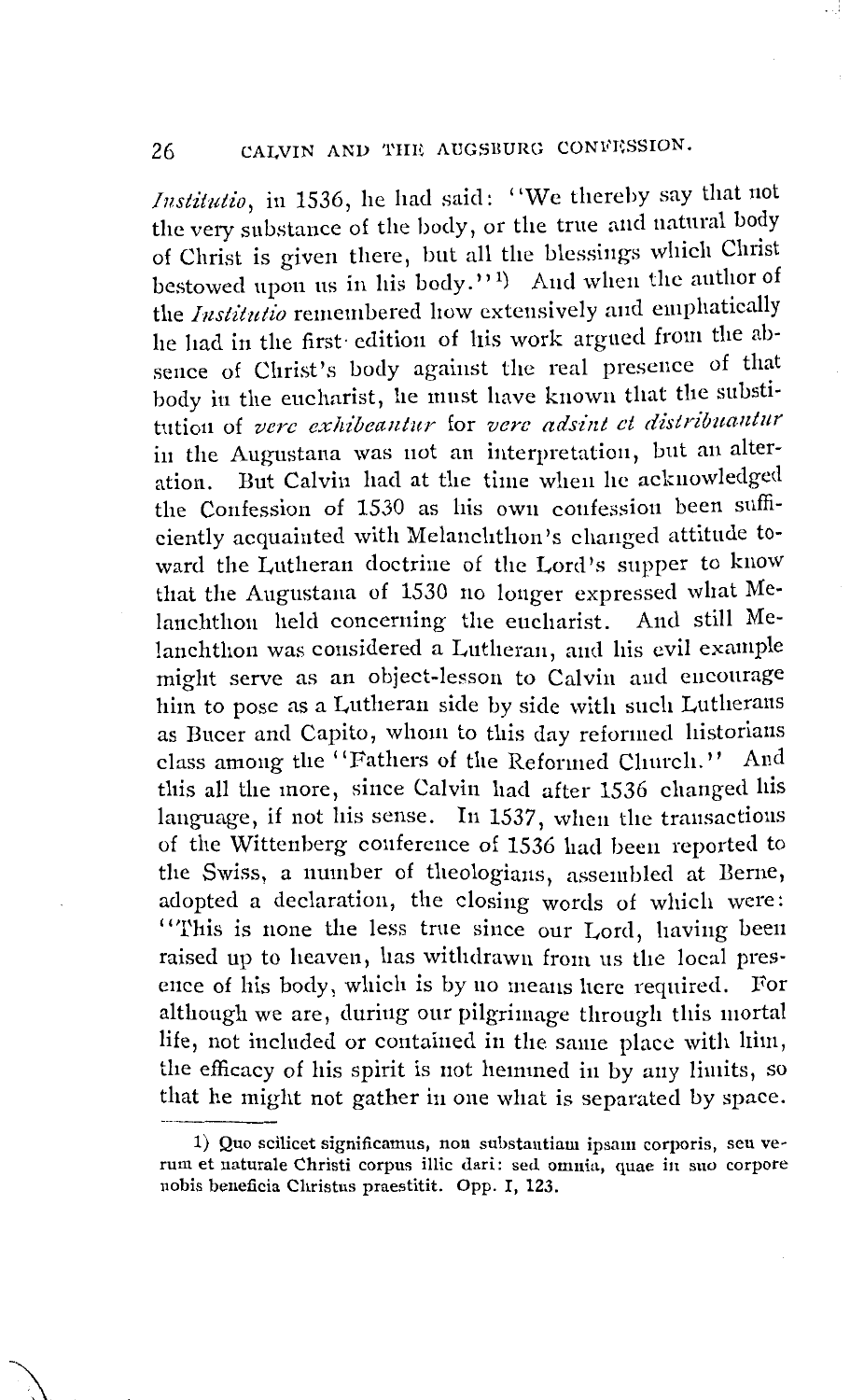Hence we recognize his spirit to be the bond of our partakiug of him, but so tliat the *substance* of the Lord's flesh and blood truly feeds us unto immortality. But this communion of his flesh and blood Christ offers and exhibits under the symbols of bread and wine in his holy supper to all who duly celebrate it according to his lawful ordinance.<sup>1</sup>) A copy of this declaratiou was submitted to Bucer and Capito and was sanctioned by them in a note over their signatures, stating: "This opinion of our most excellent brethren and fellow-priests G. Farel, John Calvin, and p. Viret, we do embrace as orthodox cet."<sup>2</sup>) And in his reply to Sadolet, the Cardinal and bishop of Carpentras, who had in an epistle addressed to them exhorted the senate and people of Geneva to return to the Roman Church, Calvin in 1539 wrote: ''Christ's presence, whereby we are iugrafted into him, we by no means exclude from the Supper. Neither do we, indeed, obscure it, guarding only against the assumption of local confinement, against the glorious body of Christ being dragged down into earthly elements, against the fiction of transsubstantiation of the bread into Christ to be thereupon adored in lieu of Christ.''3)

2) Hanc sententiam optimorum fratrum et symmystarum nostrorum G. Farelli, Io. Calvini atque P. Vireti, ut orthodoxam amplectimur. Ibid.

<sup>1)</sup> Istis nihil repugnat, quod Dominus noster in coelum sublatus, localem corporis sui praesentiam nobis abstulit, quae hic minime exigitur. Nam utcunque nos in hac mortalitate peregrinantes in eodem loco cum ipso non includimur, aut continemur, nullis tamen finibus limitata est ejus spiritus efficacia, quiu vere copulare et in uuum colligere possit, quae locorum spatiis sunt disiuncta. Lergo spiritum eius vinculum nostrae cum ipso participationis agnoscimus, sed ita ut nos ille carnis et sanguinis Domini *substantia* vere ad immortalitatem pascat. Haue autem carnis et sauguiuis sni communionem Christus sub panis et vini symbolis in sacrosancta sua coena offert et exhibet omnibus qui eam rite celebrant iuxta legitimum eius institutum. Calviui opp. IX, 711.

p. 711.<br>3) Praesentim Christi, qua nos illi inseramur, a coena minime excludimus. Nequc vero ipsam obscuramus, modo absit localis circumscriptio, modo ne gloriosum Christi corpus ad terrena elementa detrahatur, modo nc in Christum fingatur pauis transsubstautiari, ut deindc pro Christo adoretur. Calv. opp. V, 400.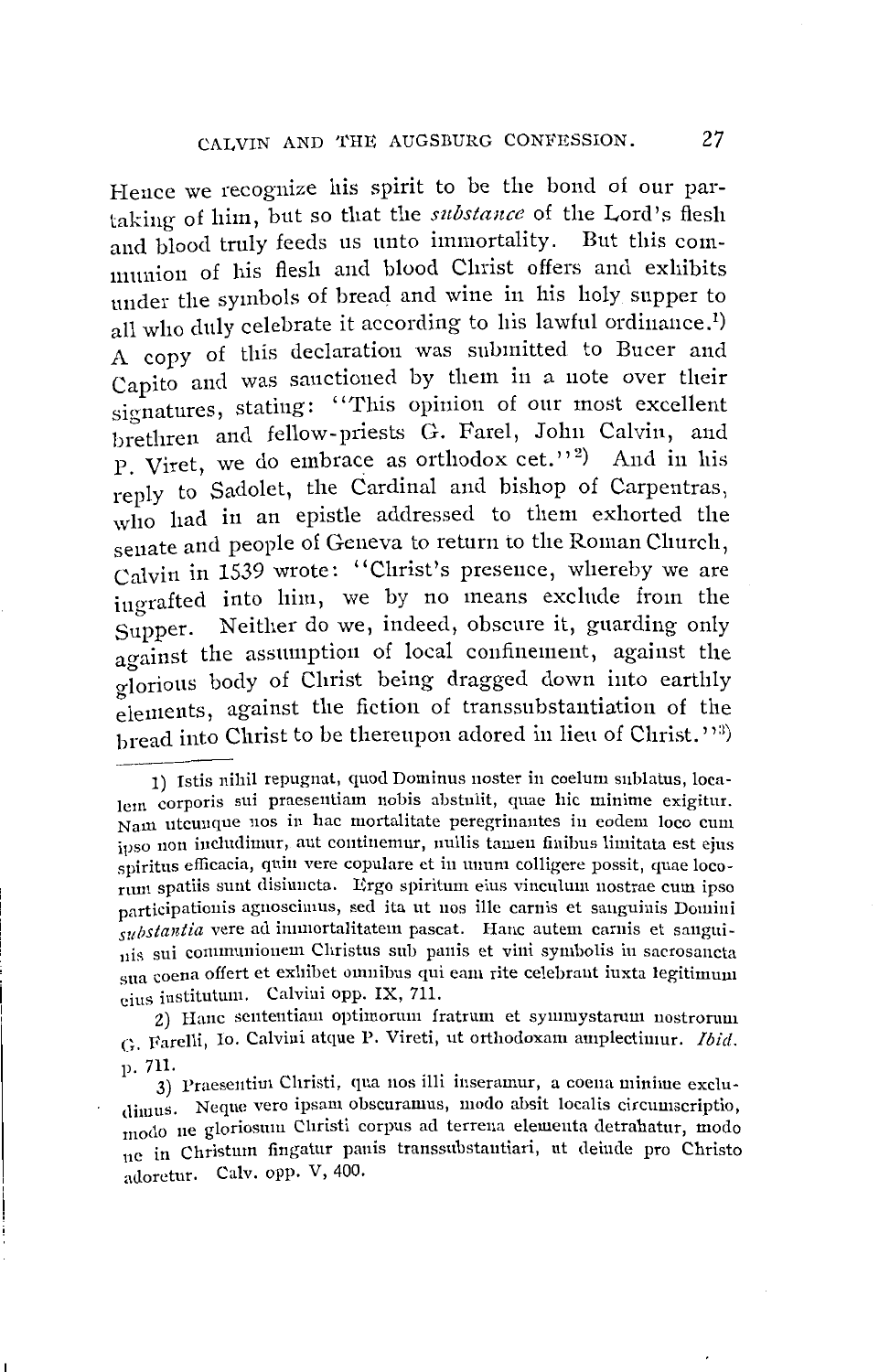It was to this tract<sup>1</sup>) that Luther referred in his letter of Oct. 14, 1539, to Bucer, saying: "Give my respectful greetings to John Sturm and John Calvin, whosc tracts I have read with singular pleasure."<sup>2)</sup> Calvin highly appreciated this recognition, and in a letter to Farel of Nov. 20, 1539, remarked: "Crato, one of our printers, lately returned from Wittenberg, bringing a letter from Luther to Bucer in which the following was written: 'Give my respectful greetings to Sturm and Calvin, whose tracts I have read with singular pleasure.'  $1$ <sup>3</sup>) The following words are in the autograph manuscript, but canceled: '' And now consider what I there say on the eucharist. Think of Luther's magnanimity. One may without difficulty understand what cause those may have who so persistently refuse to unite with him."<sup>4</sup>) Calvin's inclination toward Luther's doctrine in those days further appears from a letter addressed to a certain Andrew Zebedaeus, a strenuous Zwinglian, who was il1 pleased with Bucer's eudeavors toward an agreement with Luther, and whose strictures are met by Calvin in words as these: '''l'here is 110 reason why you should be so much exasperated at Bucer's retractations. Having erred in his deliveries on the use of the sacraments, it was proper that he should retract that poiut. Oh that Zwingli, whose opinion in this matter was false and per-

3) Crato, unus ex calcographis nostris, Witemberga nuper rediit, qui literas attulit a Luthero ad Bucerum in quibus ita scriptum erat: Saluta mihi Sturmimn et Calvinum reverenter, quorum libcllos singulari voluptate legi. Calv. Opp. X, h, 432.

4) Iam reputa quid illic de eucharistia dicam. Cogita Lutheri ingenuitatem. Facile erit statuere quid causae habeant qui tam pertinaciter ab eo dissident. *Ibid.* 

 $\sum_{i=1}^n$ 

<sup>1)</sup> Not Calvin's treatise on the Lord's Supper, which was not written hefore 1540, nor his Institutio, as has also heen erroncously supposcd.

<sup>2)</sup> Et salutabis D. Iohannem Sturmium et Ioh. Calvinum reverenter, quomm lihellos cum singulari voluptate legi. . . . Die Calixti (Oct. 14.) 1539. De Wette V, p. 210.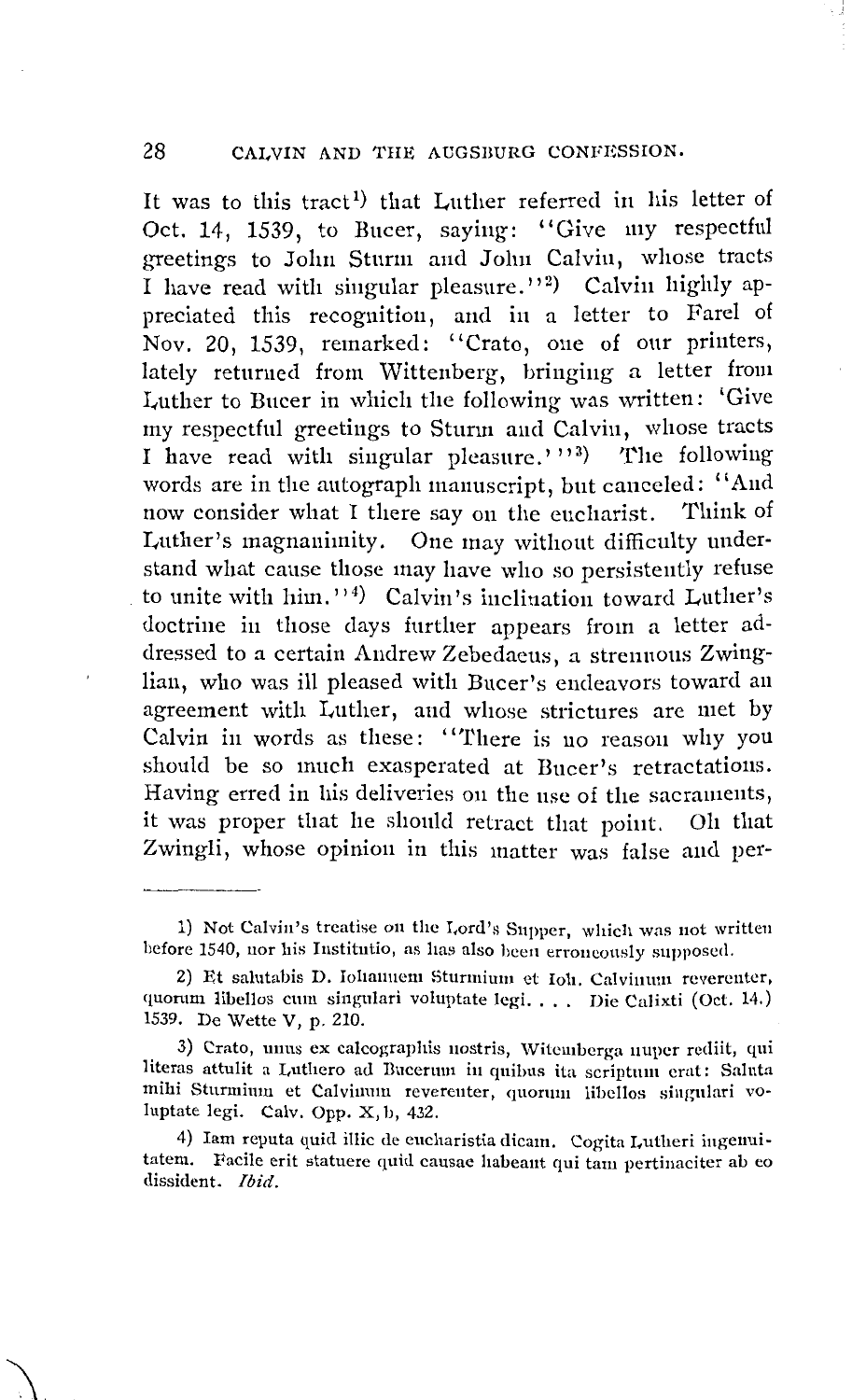micious, had prevailed upon himself to do the same!"<sup>1</sup>) And in an epistle to one Richard Sylvius of the same year he says: "I would have you understand that I am not willing to take issue with those who hold the true communication of the Lord's body and blood in the Supper, but that r assiduously exhort all those with whom, being in good favor or authority, I can exert my influence, to do what is in their power toward its commendation and elucidation. Never, indeed, have I been pleased with the designs of those who, being too much bent upon overthrowing the superstition of the local presence, either extenuated and thus did away with the merit of the real presence, or by passing it over in silence in a manner effaced it from the minds of men. But there is a middle ground which you may occupy, appearing neither to drift away toward those prodigious rantings of the papists, nor dissembling the true manner of partaking of the flesh of Christ."<sup>2</sup>)

But withal, while he thus delivered himself during his abode in Gennany, Calvin was not a Lutheran. In the second edition of his *Institutio*, which was published at Strassburg in 1539, the groundwork of his theology is essentially Zwinglian. Christ, he argues, is in heaven, and not on earth, and it is of the nature of a human body, to be

<sup>1)</sup> Buceri retractationibus non est ut tantopere succenseas. Quia in tradendo sacramentorum usu erraverat, iure eam partem retractavit. Atque utinam idem facere Zwinglius in animum induxisset, cuius et falsa et perniciosa fuit de hac re opinio. Opp. X, b, 345 sq.

<sup>2) 1&#</sup>x27;ibi testatum esse volo, me nolle cum iis litigare, qui veram corporis ac sanguinis Domini communicationem in coena statuunt: quin potius omnes, apud quos vel gratia vel auctoritate valeo, assidue hortor, ut in ea diserte commendanda et illustranda quanto possunt studio elaborareut. Neque vero mihi unquam placuit eorum consilium qui in evertenda localis praesentiae superstitione nimis occupati verae praesentiae virtutem vel elevabant extenuando, vel subticendo ex hominum memoria quodammodo delebant. Sed est aliquid medium quod ita tenere possis, ut neque videaris deflectere acl prodigiosa illa papistarum deliria, ueque tameu dissimules veram participandae Christi camis rationem. Opp. X, 445.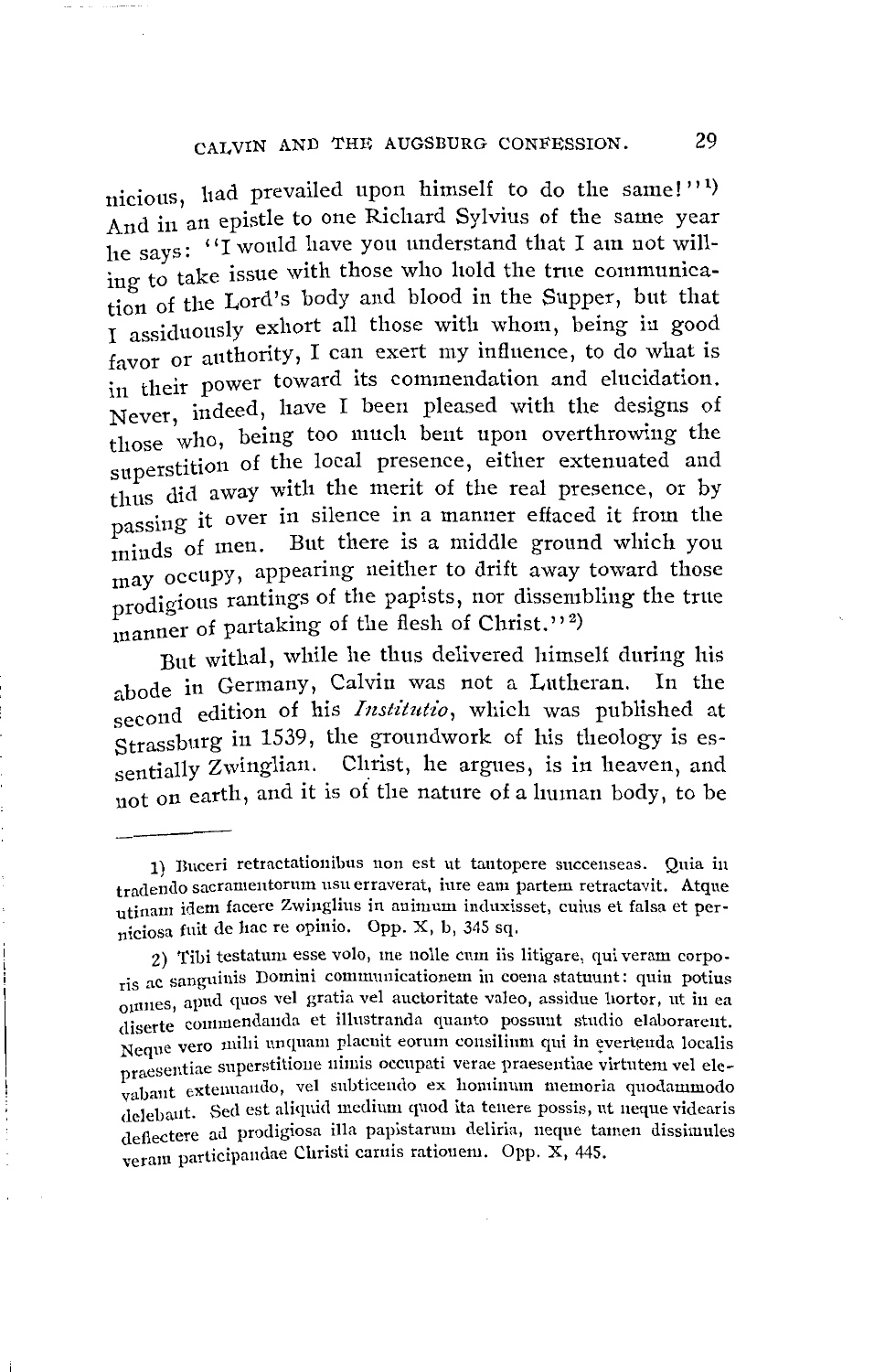30

in one certain place.<sup>1)</sup> "And as we are with our eyes and hearts raised up into heaven, there to seek Christ in the glory of his kingdom, we are thus fed by his body under the symbol of the bread, and distinctly drink of his blood under the symbol of the wine, that we may enjoy him whole and entire."<sup>2</sup>) And in his treatise on the Lord's Supper, written in French at Strassburg in 1540, he says: "We confess, then, with one mouth, that as we receive the Sacrament in faith according to the Lord's ordinance, we are truly made partakers of the very substance of the body and blood of Christ. . . . On the one part, we should, in order to exclude all carnal fancies, raise our hearts up to heaven, not thinking that the Lord Jesus is so far debased as to be enclosed under any corruptible elements. On the other hand, so as not to detract from the efficacy of this holy mystery, we should think that this is done by the secret and miraculous power of God, and that the Spirit of God is the bond of this partaking, wherefor it is called spiritual."3) In the same tract the author strictures both Luther and Zwingli; he holds that Luther erred on his side, and Oecolampad and Zwingli, on theirs.<sup>4</sup>) Of these he says

1) Ea vero est carnis conditio, ut uno certoque loco ... constet. Opp. I, 1008.

2) Si oculis animisque in coelum eveluinur, ut Christum illic in regni sui gloria quaeramus, ita sub panis symbolo pascemur ejus corpore, sub viui symbolo distincte ejus sanguine potabimur, ut demum toto ipso perfruamur. Opp. I, 1009.

3) Nous confessons doncq tous d'une bouche, que en recevant en Foy le Sacrement, selon l'ordonnance du Seigneur, nous sommes vrayment faictz participans de la propre substance du corps et du sang de Jesus Christ.... D'une part il nous fault, pour exclurre toutes phantasies charnelles, eslever les cueurs en hault au ciel, ne pensant pas que le Seigneur Jesus sois abaissé iusque là, de estre enclos soubz quelques elemens corruptibles. D'aultre part, pour ne point amoindrir l'efficace de ce sainct mystere, il nous fault penser que cela se faict par la vertu secrete et miraculeuse de Dieu, et que l'Esprit de Dieu est le lien de ceste participation, pour laquelle cause elle est appellée spirituelle. Opp. V, 460.

4) Nous avons doncq en quoy Luther a failly de son costé, et en quoy Oecolampade et Zuingle ont failly du leur. Ibid. p. 459.